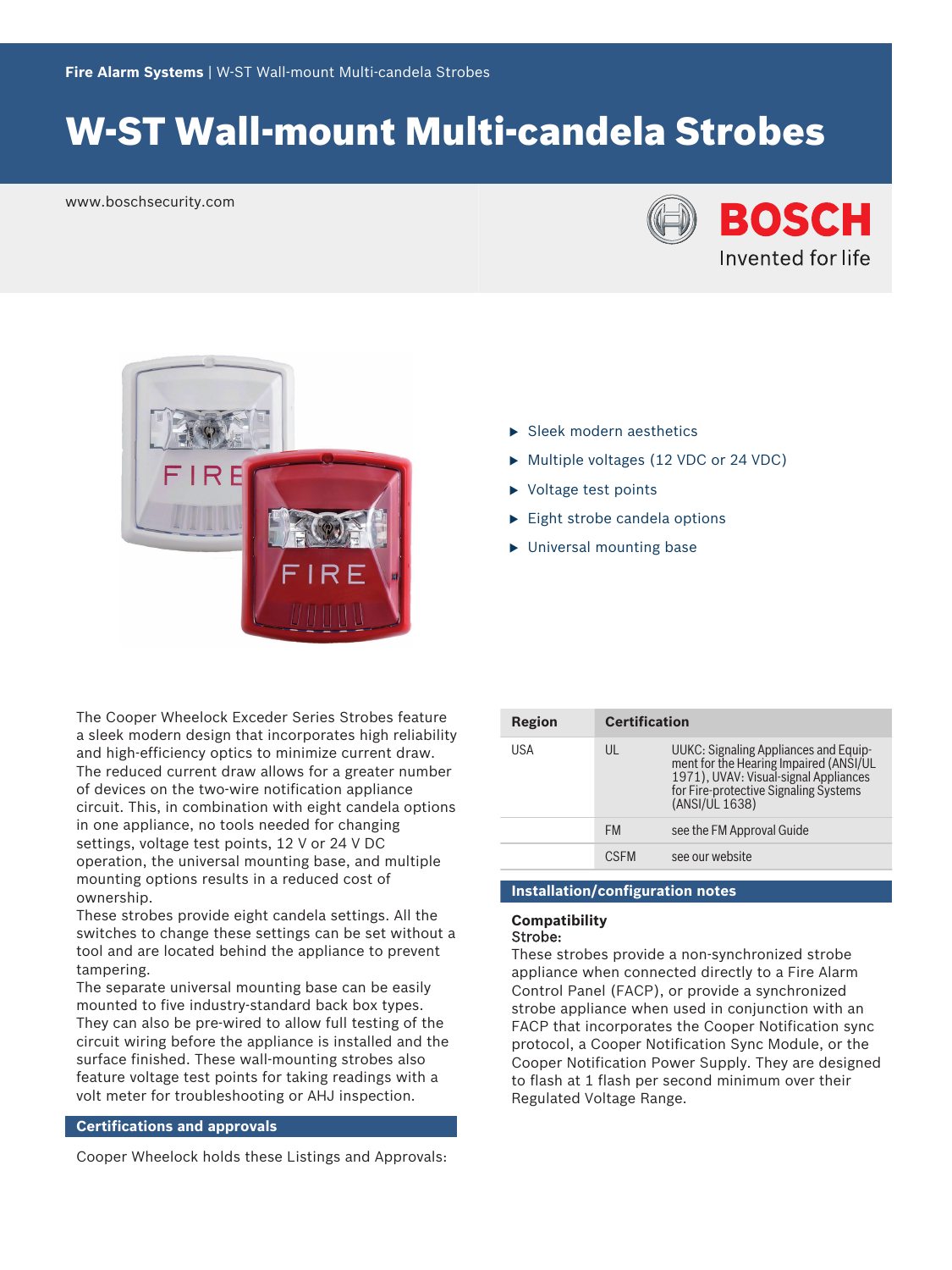#### **Notice**

i

Strobes are not designed to be used on coded systems in which the applied voltage is cycled on and off.

#### Compatible Products

The following Bosch Security Systems, Inc. products are compatible with the Cooper Wheelock Exceder Series Strobes:

| Category              | <b>Product ID</b>      | <b>Product Description</b>                                             |
|-----------------------|------------------------|------------------------------------------------------------------------|
| <b>Control Panels</b> | FPA-10001              | Analog Addressable Fire<br>Panels                                      |
|                       | FPD-7024 <sup>1</sup>  | Conventional or<br>Addressable <sup>2</sup> FACP                       |
|                       | D10024A <sup>3</sup>   | Analog FACP                                                            |
|                       | D8024 <sup>3</sup>     | Analog FACP                                                            |
|                       | D9124 <sup>3</sup>     | Addressable FACP                                                       |
|                       | D7024 <sup>3</sup>     | Conventional or<br>Addressable <sup>2</sup> FACP                       |
|                       | D7022 <sup>3</sup>     | <b>Conventional FACP</b>                                               |
| Modules               | SM-12/24-R             | Synchronization module<br>(red)                                        |
|                       | DSM-12/24-R            | Dual synchronization<br>module (red)                                   |
| Power Supplies        | FPP-RNAC-8A-4C1        | <b>Remote Notification</b><br>Appliance Circuit (RNAC)<br>Power Supply |
|                       | PS-24-8MC <sup>1</sup> | Power supply with built-in<br>synchronization protocol                 |

1 These products have built‑in Cooper Notification synch protocol.

2 When used with a D7039 Multiplex Expansion Module, the FPD‑7024 and D7024 become addressable FACPs.

3 For synchronization, use the SM or DSM modules with these control panels.

#### **Mounting Considerations**

The Universal Mounting Base supplied with each strobe can be pre-wired. With the supplied Contact Cover in place, the pre‑wired circuit can be checked for continuity before the strobes are mounted. The strobes snap onto the pre-installed Universal Mounting Bases with the Contact Covers removed and can be secured to the base with an optional securing screw. The Universal Mounting Base flush mounts on singlegang, double-gang, 4 in. square, 4 in. octal, 3.5 in. octal and 100 mm European-type back boxes.

#### **Wiring Considerations**

The wiring terminals on the Universal Mounting Base accept two appliance wires with diameters between 12 AWG and 18 AWG (ISO 4 mm<sup>2</sup> and 0.75 mm<sup>2</sup>) at each terminal.

| <b>Parts included</b> |        |                                                                            |
|-----------------------|--------|----------------------------------------------------------------------------|
|                       | Quant. | Component                                                                  |
|                       |        | Strobe appliance                                                           |
|                       |        | Universal mounting base                                                    |
|                       |        | Contact cover                                                              |
|                       |        | Hardware pack<br>• Two pan head mounting screws<br>One securing screw<br>٠ |
|                       |        | Literature - Installation Instructions                                     |

#### **Technical specifications**

**Electrical**

#### Strobe Current Draw

#### 24 V nominal (16.0 V to 33.0 V range)

| <b>Voltage Type</b> | <b>Current Draw</b>                                                                                                                |
|---------------------|------------------------------------------------------------------------------------------------------------------------------------|
| DC/FWR:             | 15 cd: 57 mA, 15/75 cd: 70 mA,<br>30 cd: 85 mA, 75 cd: 135 mA,<br>95 cd: 163 mA, 110 cd: 182 mA,<br>135 cd: 205 mA, 185 cd: 253 mA |

#### 12 V nominal (8.0 V to 17.5 V range)

| Voltage Type | <b>Current Draw</b>             |
|--------------|---------------------------------|
| DC:          | 15 cd: 110 mA, 15/75 cd: 140 mA |

#### Voltage (input)

| Regulated      | Range            |
|----------------|------------------|
| 12 VDC         | 8.0 V to 17.5 V  |
| 24 VDC or Vrms | 16.0 V to 33.0 V |

#### **Environmental**

| Environment:                | Indoor, dry                        |
|-----------------------------|------------------------------------|
| <b>Relative Humidity:</b>   | $93\pm2\%$ maximum, non-condensing |
| Temperature<br>(operating): | +32°F to +120°F (0°C to +49°C)     |